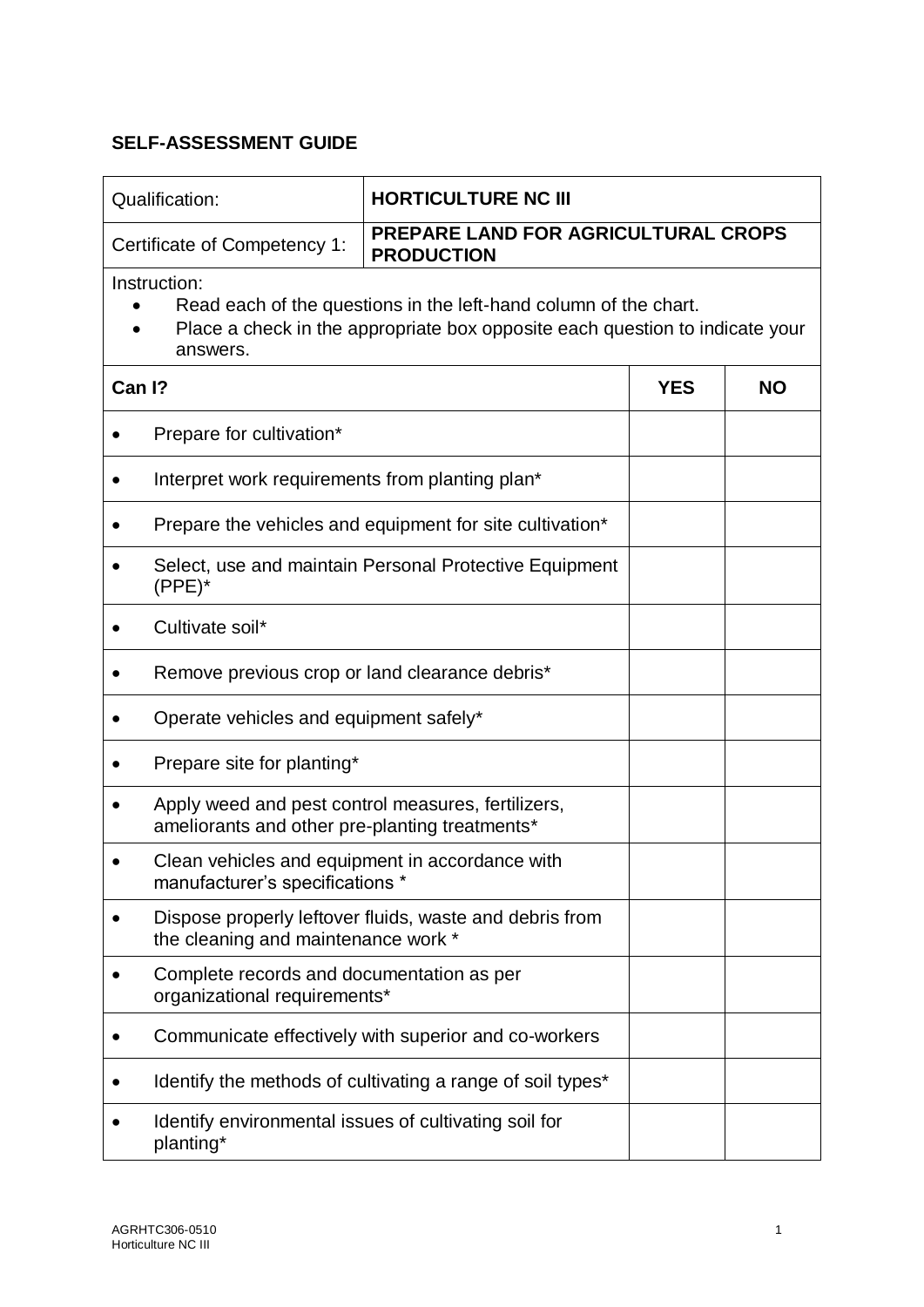| Identify occupational health and safety (OHS)<br>quidelines, procedures and principles                                                                                                                                         |       |  |  |
|--------------------------------------------------------------------------------------------------------------------------------------------------------------------------------------------------------------------------------|-------|--|--|
| I agree to undertake assessment in the knowledge that information gathered will only<br>be used for professional development purposes and can only be accessed by<br>concerned assessment personnel and my manager/supervisor. |       |  |  |
| Candidate's name:                                                                                                                                                                                                              | Date: |  |  |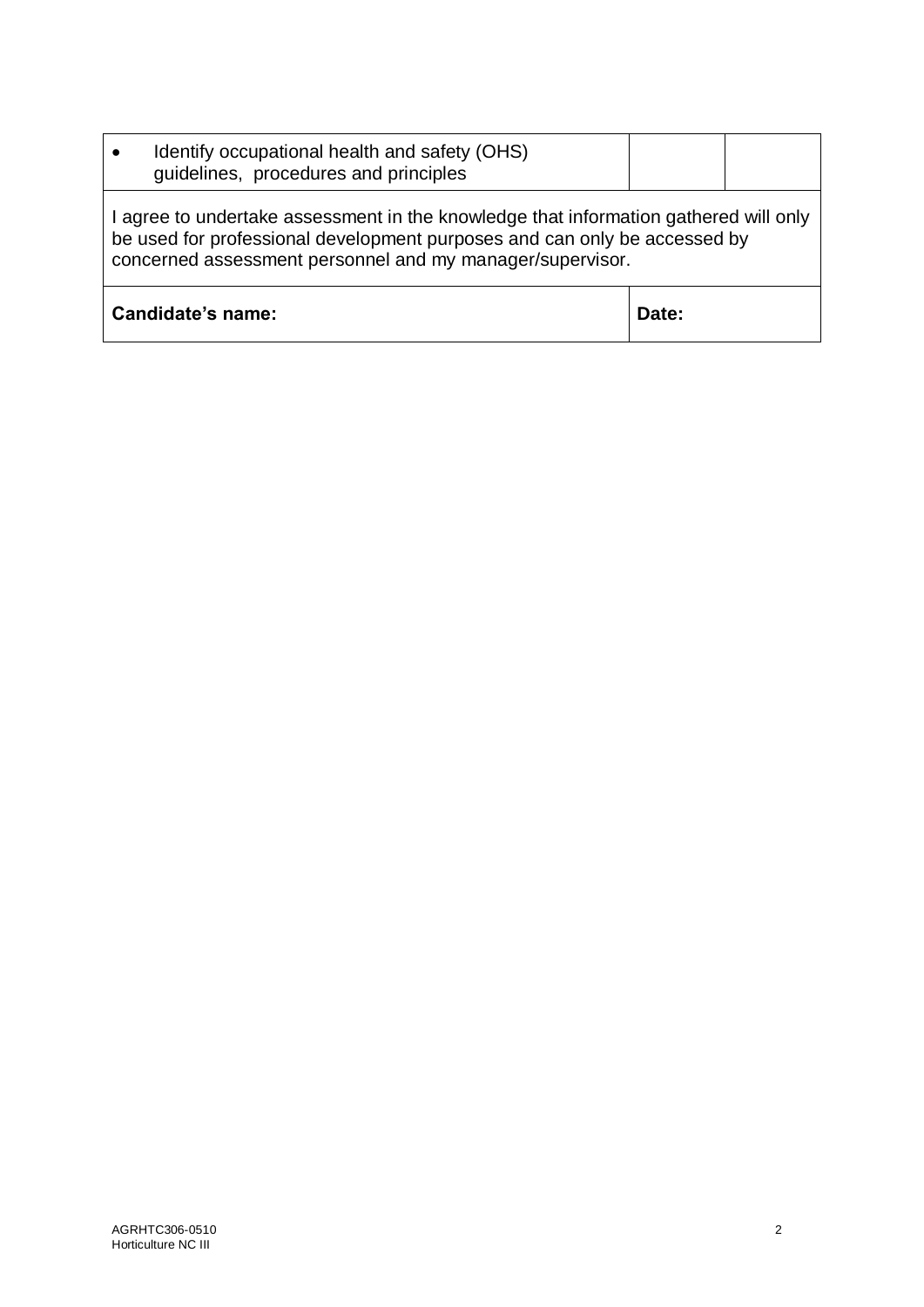| Qualification:                                                                                                                                                               | <b>HORTICULTURE NC III</b>                                                                                     |            |           |
|------------------------------------------------------------------------------------------------------------------------------------------------------------------------------|----------------------------------------------------------------------------------------------------------------|------------|-----------|
| Certificate of Competency 2:                                                                                                                                                 | <b>IMPLEMENT A POST-HARVEST PROGRAM</b>                                                                        |            |           |
| Instruction:<br>Read each of the questions in the left-hand column of the chart.<br>Place a check in the appropriate box opposite each question to indicate your<br>answers. |                                                                                                                |            |           |
| Can I?                                                                                                                                                                       |                                                                                                                | <b>YES</b> | <b>NO</b> |
| Identify post-harvest operations to be performed<br>industry guidelines*                                                                                                     | according to farm work procedures, marketing plan and                                                          |            |           |
| post harvest operations*                                                                                                                                                     | Prepare materials, tools, equipment and machinery for                                                          |            |           |
| Use and maintain Personal Protective Equipment<br>$(PPE)^*$                                                                                                                  |                                                                                                                |            |           |
| Coordinate post harvest work to farm work team*                                                                                                                              |                                                                                                                |            |           |
| Select / implement post-harvest treatments*                                                                                                                                  |                                                                                                                |            |           |
| Grade / label harvested produce*                                                                                                                                             |                                                                                                                |            |           |
| Clean / maintain tools, equipment and machinery*                                                                                                                             |                                                                                                                |            |           |
| Collect / dispose wastes properly*                                                                                                                                           |                                                                                                                |            |           |
| industry practice*                                                                                                                                                           | Package harvested produce as per marketing plan and                                                            |            |           |
| Store / handle harvested produce*                                                                                                                                            |                                                                                                                |            |           |
| Record packaging and storage processes*                                                                                                                                      |                                                                                                                |            |           |
|                                                                                                                                                                              | Identify the relationship between the quality attributes of<br>a produce and packing techniques and packaging* |            |           |
| a range of produce*                                                                                                                                                          | Identify handling and cooling requirements, including<br>appropriate temperature and humidity requirements for |            |           |
| produce*                                                                                                                                                                     | Identify hygiene issues in the handling and storage of                                                         |            |           |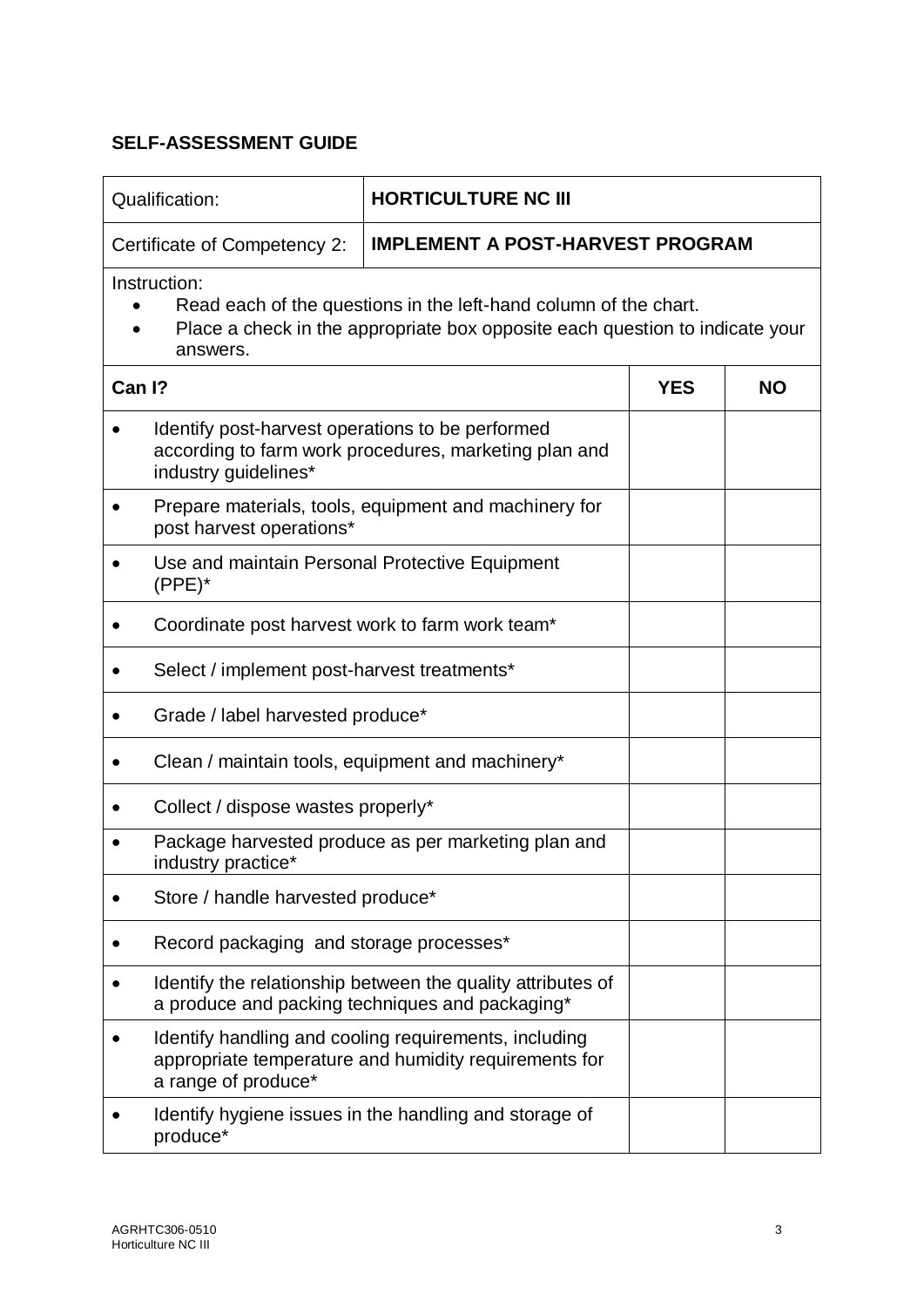|                                                                                                                                                                                                                                | Identify environmental effects of post harvest treatment<br>and hazardous waste disposal methodologies,<br>application and purpose* |       |  |
|--------------------------------------------------------------------------------------------------------------------------------------------------------------------------------------------------------------------------------|-------------------------------------------------------------------------------------------------------------------------------------|-------|--|
|                                                                                                                                                                                                                                | Communicate effectively both orally and in writing with<br>supervisor and team members                                              |       |  |
|                                                                                                                                                                                                                                | Participate in team and contributes to team objectives                                                                              |       |  |
| I agree to undertake assessment in the knowledge that information gathered will only<br>be used for professional development purposes and can only be accessed by<br>concerned assessment personnel and my manager/supervisor. |                                                                                                                                     |       |  |
| Candidate's name:                                                                                                                                                                                                              |                                                                                                                                     | Date: |  |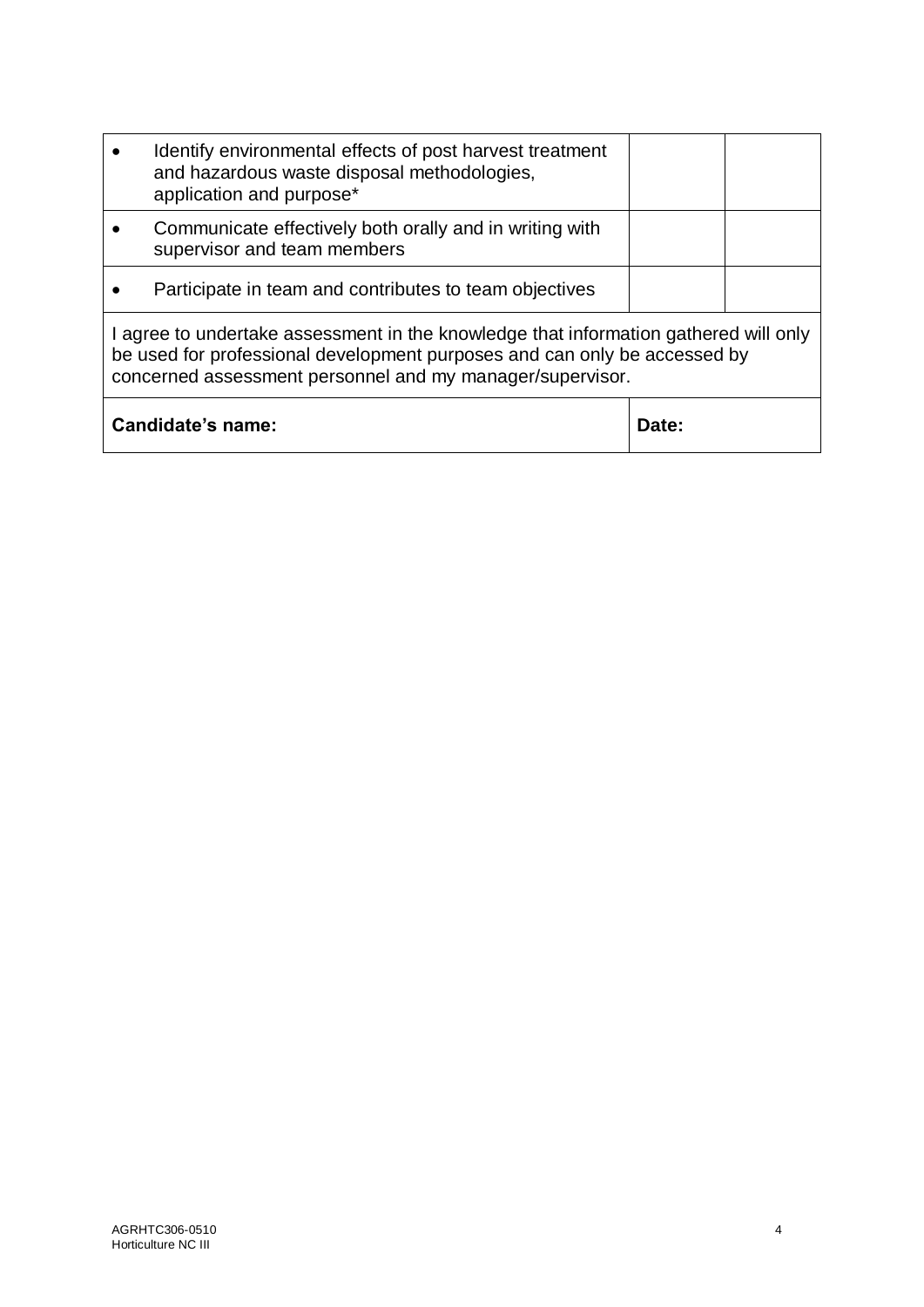| Qualification:                                                                                                                                                               | <b>HORTICULTURE NC III</b>                                                                                    |            |           |  |
|------------------------------------------------------------------------------------------------------------------------------------------------------------------------------|---------------------------------------------------------------------------------------------------------------|------------|-----------|--|
| Certificate of Competency 3:                                                                                                                                                 | <b>IMPLEMENT A PLANT NUTRITION PROGRAM</b>                                                                    |            |           |  |
| Instruction:<br>Read each of the questions in the left-hand column of the chart.<br>Place a check in the appropriate box opposite each question to indicate your<br>answers. |                                                                                                               |            |           |  |
| Can I?                                                                                                                                                                       |                                                                                                               | <b>YES</b> | <b>NO</b> |  |
| plant nutrition program including soils, crop and<br>varieties*                                                                                                              | Identify goals and target site for the implementation of                                                      |            |           |  |
| nutrients*                                                                                                                                                                   | Analyze area and adjacent lands for soil composition /                                                        |            |           |  |
| Identify common nutrient deficiency and toxicity<br>problems in plants through visual inspection *                                                                           |                                                                                                               |            |           |  |
| Identify materials for soil and plant treatments *                                                                                                                           |                                                                                                               |            |           |  |
| Monitor soil pH *<br>$\bullet$                                                                                                                                               |                                                                                                               |            |           |  |
| $\bullet$                                                                                                                                                                    | Assess product application methods in accordance with<br>farm work procedures and environmental implications* |            |           |  |
| Select fertilizer and application method to be used<br>according to fertilizer type, soils and farm work<br>procedures*                                                      |                                                                                                               |            |           |  |
| Calibrate/Adjust and use tools, equipment and<br>machinery *                                                                                                                 |                                                                                                               |            |           |  |
| Apply fertilizer at correct rate, timing and method<br>calendar*                                                                                                             | according to plant growing cycle and farm fertilizer                                                          |            |           |  |
| Handle / store fertilizers*                                                                                                                                                  |                                                                                                               |            |           |  |
| procedures                                                                                                                                                                   | Record product applications according to farm work                                                            |            |           |  |
| Identify the main simple and compound fertilizer<br>solubility, salt index, application rates and costs                                                                      | products available in the local market including analysis,                                                    |            |           |  |
| Identify the environmental implications of soil<br>ameliorants and fertilizer use                                                                                            |                                                                                                               |            |           |  |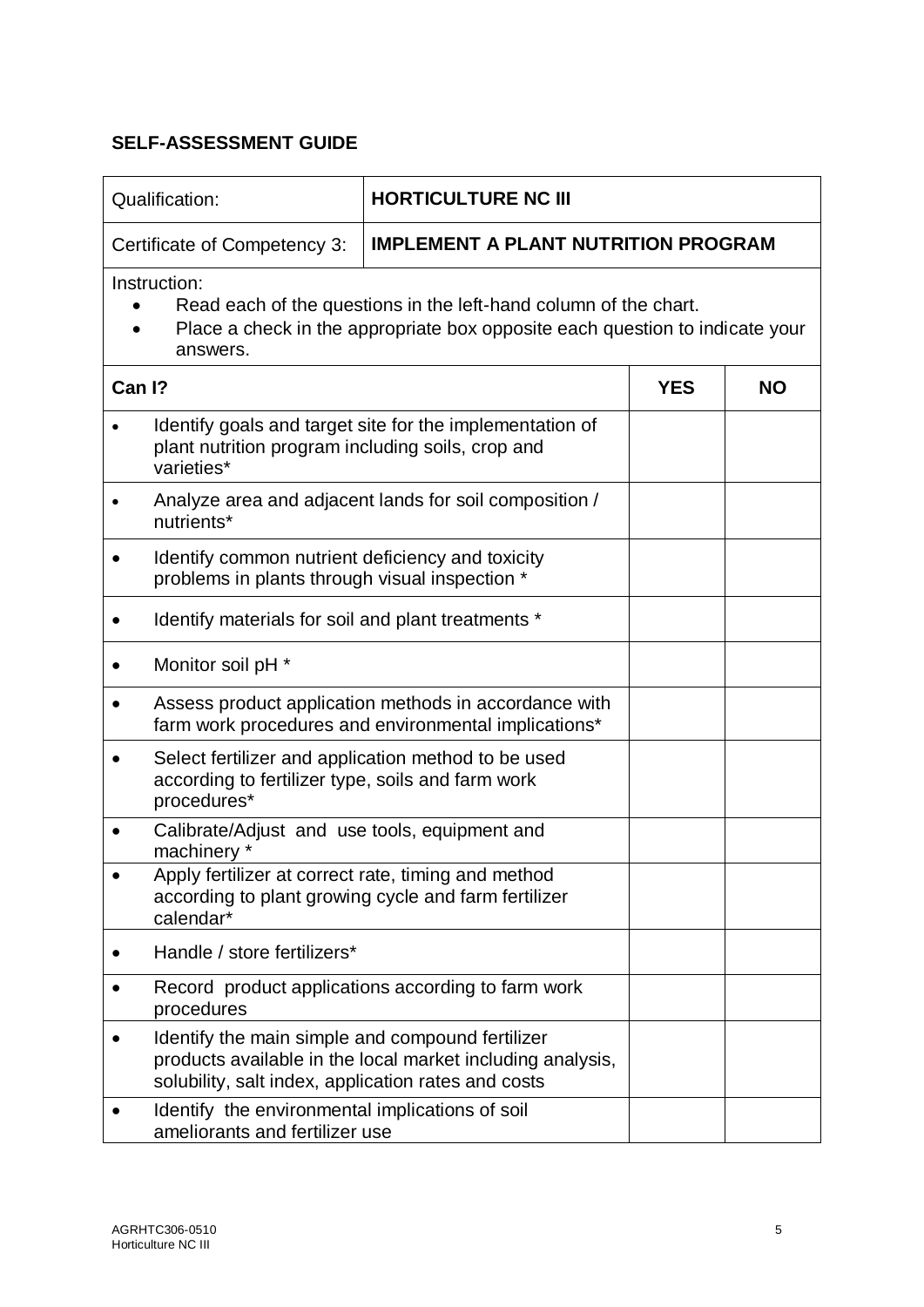| Communicate effectively with team members,<br>supervisors, contractors and suppliers                                                                                                                                           |       |  |
|--------------------------------------------------------------------------------------------------------------------------------------------------------------------------------------------------------------------------------|-------|--|
| I agree to undertake assessment in the knowledge that information gathered will only<br>be used for professional development purposes and can only be accessed by<br>concerned assessment personnel and my manager/supervisor. |       |  |
| Candidate's name:                                                                                                                                                                                                              | Date: |  |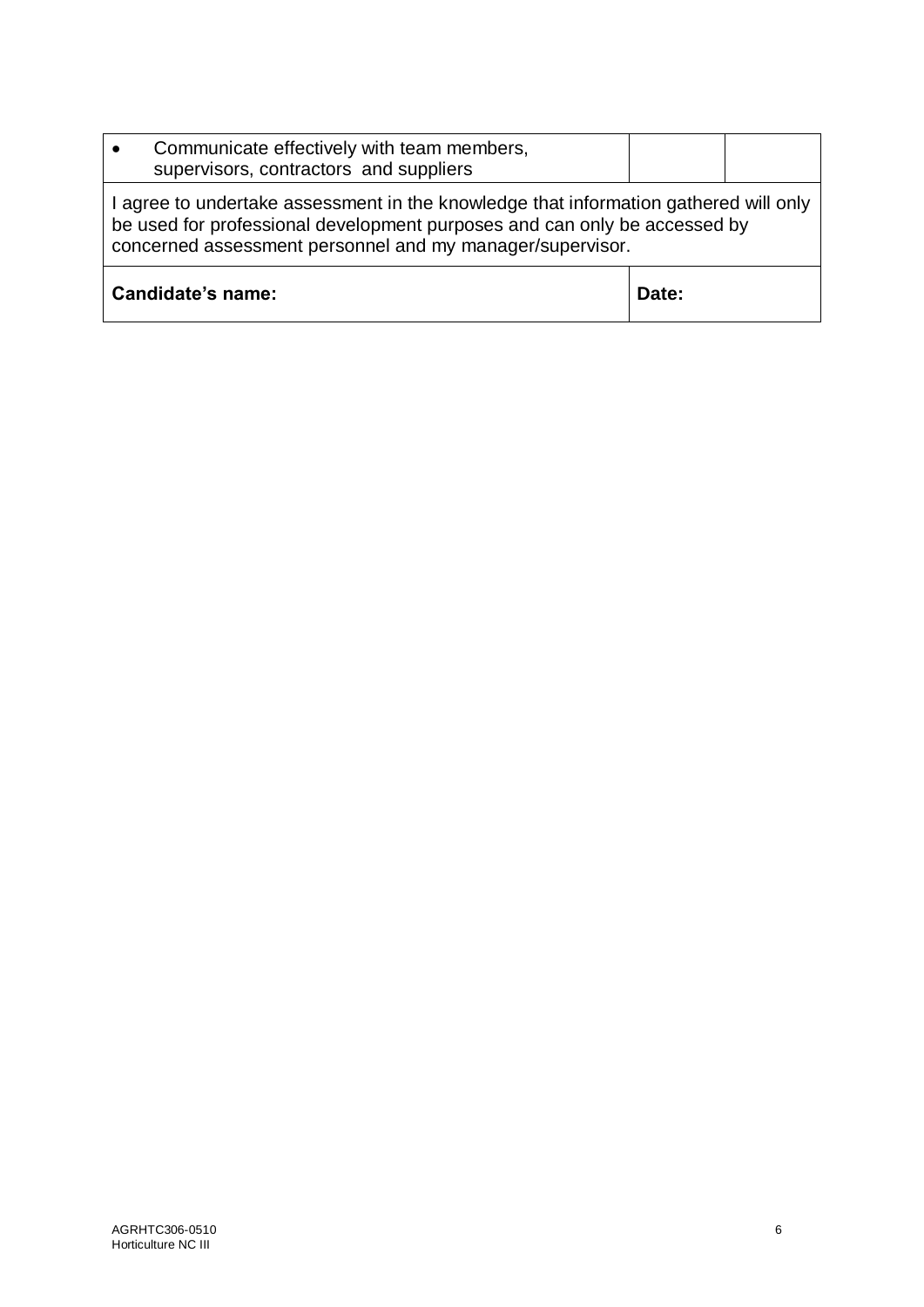| Qualification:                                                                                                                                                               | <b>HORTICULTURE NC III</b>                                                                                         |            |           |  |
|------------------------------------------------------------------------------------------------------------------------------------------------------------------------------|--------------------------------------------------------------------------------------------------------------------|------------|-----------|--|
| Certificate of Competency 4:                                                                                                                                                 | <b>CONTROL WEEDS</b>                                                                                               |            |           |  |
| Instruction:<br>Read each of the questions in the left-hand column of the chart.<br>Place a check in the appropriate box opposite each question to indicate your<br>answers. |                                                                                                                    |            |           |  |
| Can I?                                                                                                                                                                       |                                                                                                                    | <b>YES</b> | <b>NO</b> |  |
| within a particular enterprise                                                                                                                                               | Recognize a range of weeds and beneficial organisms                                                                |            |           |  |
|                                                                                                                                                                              | Assess scope, density and size of weed infestation*                                                                |            |           |  |
| Plan the implementation of control measures                                                                                                                                  |                                                                                                                    |            |           |  |
| $\bullet$                                                                                                                                                                    | Select control measures and use appropriate tools,<br>equipment and implements suitable for infestation            |            |           |  |
| Use / maintain PPE *                                                                                                                                                         |                                                                                                                    |            |           |  |
| Implement control measures according to IPM<br>principles*                                                                                                                   |                                                                                                                    |            |           |  |
| Clean and maintain safe work area *                                                                                                                                          |                                                                                                                    |            |           |  |
| Prepare land to ensure weed elimination *                                                                                                                                    |                                                                                                                    |            |           |  |
| Monitor control methods*                                                                                                                                                     |                                                                                                                    |            |           |  |
| necessary adjustments                                                                                                                                                        | Assess effectiveness of control methods in reference to<br>specified industry and enterprise standards, and make   |            |           |  |
| ٠<br>enterprise guidelines *                                                                                                                                                 | Maintain records in accordance with legislation and                                                                |            |           |  |
| parameters of IPM program                                                                                                                                                    | Identify the chemical, biological and cultural control<br>methods and treatment available to enterprise within the |            |           |  |
| Identify OHS issues and legislative requirements<br>associated with hazardous substances                                                                                     |                                                                                                                    |            |           |  |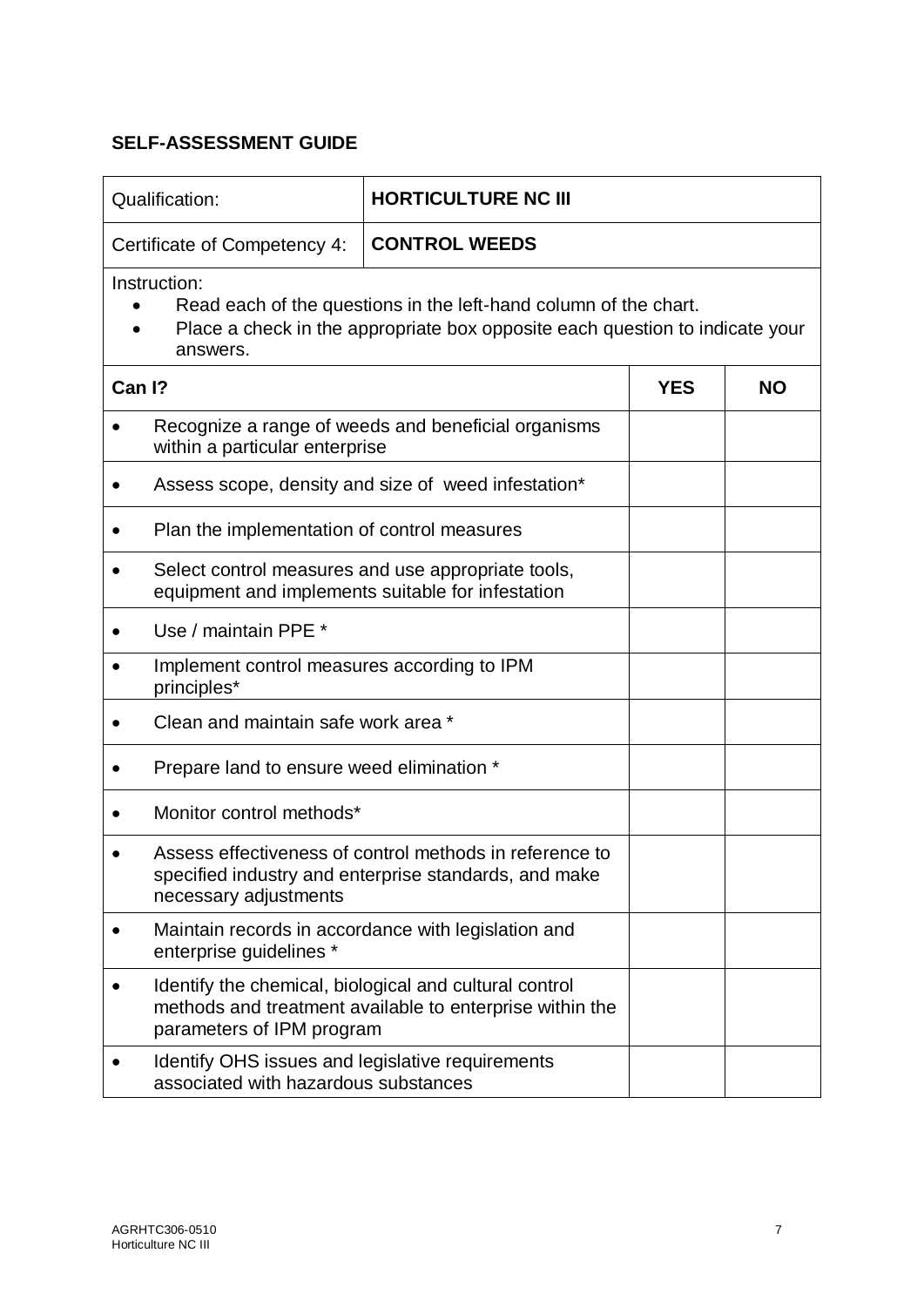| Communicate effectively with supervisor, contractors,<br>$\bullet$<br>consultants and work team members                                                                                                                        |       |  |
|--------------------------------------------------------------------------------------------------------------------------------------------------------------------------------------------------------------------------------|-------|--|
| I agree to undertake assessment in the knowledge that information gathered will only<br>be used for professional development purposes and can only be accessed by<br>concerned assessment personnel and my manager/supervisor. |       |  |
| Candidate's name:                                                                                                                                                                                                              | Date: |  |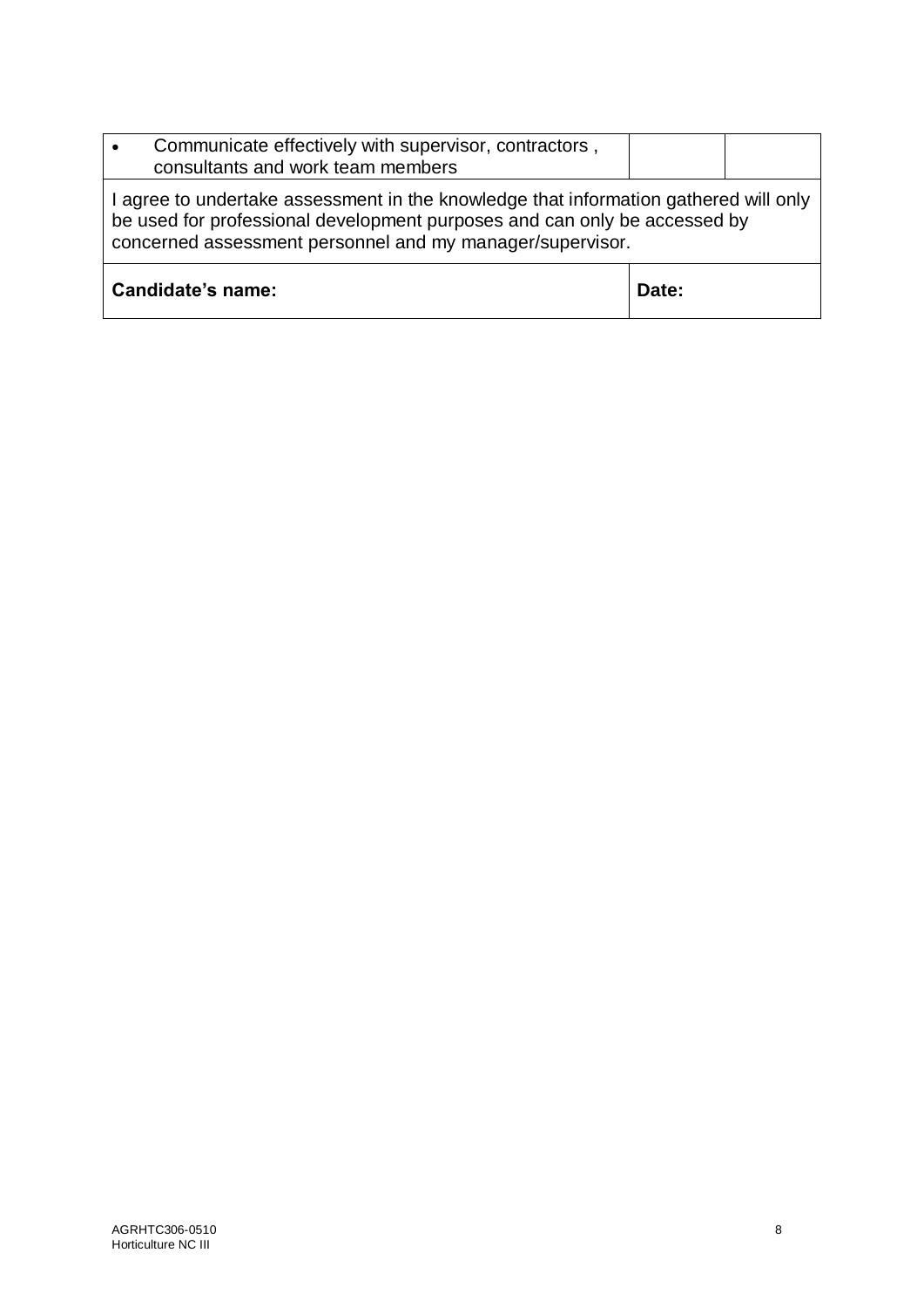|           | <b>Qualification:</b>                                                                                                                                                        | <b>HORTICULTURE NC III</b>                                                                                    |            |           |
|-----------|------------------------------------------------------------------------------------------------------------------------------------------------------------------------------|---------------------------------------------------------------------------------------------------------------|------------|-----------|
|           | <b>PREPARE AND APPLY CHEMICALS</b><br>Certificate of Competency 5:                                                                                                           |                                                                                                               |            |           |
|           | Instruction:<br>Read each of the questions in the left-hand column of the chart.<br>Place a check in the appropriate box opposite each question to indicate your<br>answers. |                                                                                                               |            |           |
| Can I?    |                                                                                                                                                                              |                                                                                                               | <b>YES</b> | <b>NO</b> |
|           | infestation*                                                                                                                                                                 | Observe the area as to evidence of pest and/or disease                                                        |            |           |
|           | Assess the requirements for chemical use*                                                                                                                                    |                                                                                                               |            |           |
|           | requirements and specifications*                                                                                                                                             | Check label of chemicals to ensure chemicals meet user                                                        |            |           |
|           | Prepare appropriate chemicals*                                                                                                                                               |                                                                                                               |            |           |
|           | Use / maintain PPE*                                                                                                                                                          |                                                                                                               |            |           |
|           | Prepare application equipment and tools*                                                                                                                                     |                                                                                                               |            |           |
|           | Data Sheet (MSDS) *                                                                                                                                                          | Apply chemicals according to label and Material Safety                                                        |            |           |
|           | Determine compatibility of chemicals*                                                                                                                                        |                                                                                                               |            |           |
|           | Clean / maintain application equipment and tools*                                                                                                                            |                                                                                                               |            |           |
|           | and spilled materials*                                                                                                                                                       | Dispose properly unused chemicals, empty containers                                                           |            |           |
|           | Follow procedures for reporting chemical spills *                                                                                                                            |                                                                                                               |            |           |
|           | associated with application of chemicals*                                                                                                                                    | Record application of chemicals, injury or poisoning                                                          |            |           |
| $\bullet$ | and calibrate equipment                                                                                                                                                      | Measure quantities, timing, frequency, application rates                                                      |            |           |
|           | substances                                                                                                                                                                   | Identify OHS issues, legislative requirements and Codes<br>of Practice relevant to chemical use and hazardous |            |           |
|           | Identify hazard and apply appropriate control and<br>emergency response                                                                                                      |                                                                                                               |            |           |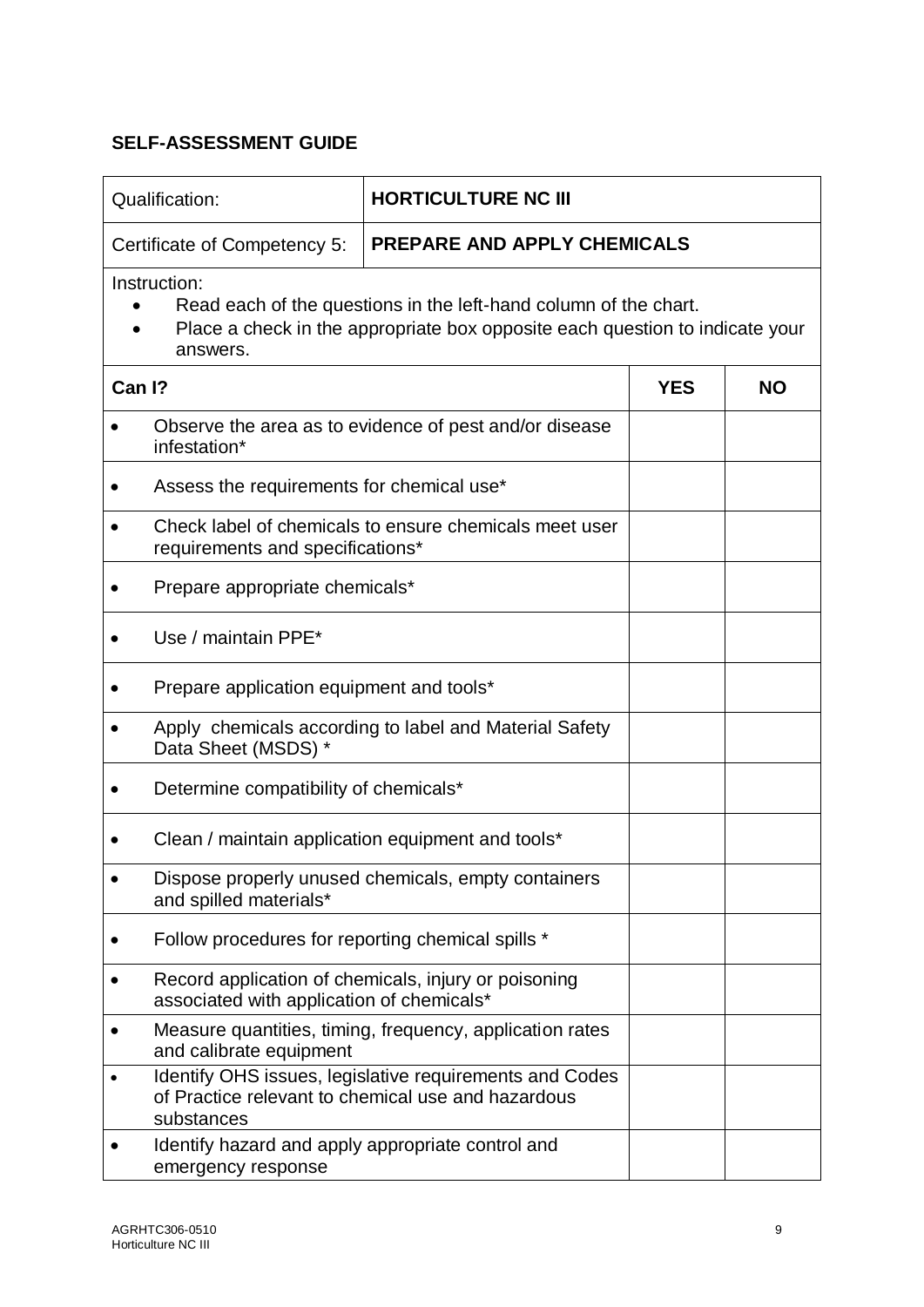|                            | Identify environmental effects of chemical use                                                                                                                                                                                 |  |  |  |
|----------------------------|--------------------------------------------------------------------------------------------------------------------------------------------------------------------------------------------------------------------------------|--|--|--|
|                            | Identify cost effective use of chemicals                                                                                                                                                                                       |  |  |  |
|                            | Communicate effectively with supervisor, contractors,<br>consultants and work team members                                                                                                                                     |  |  |  |
|                            | I agree to undertake assessment in the knowledge that information gathered will only<br>be used for professional development purposes and can only be accessed by<br>concerned assessment personnel and my manager/supervisor. |  |  |  |
| Candidate's name:<br>Date: |                                                                                                                                                                                                                                |  |  |  |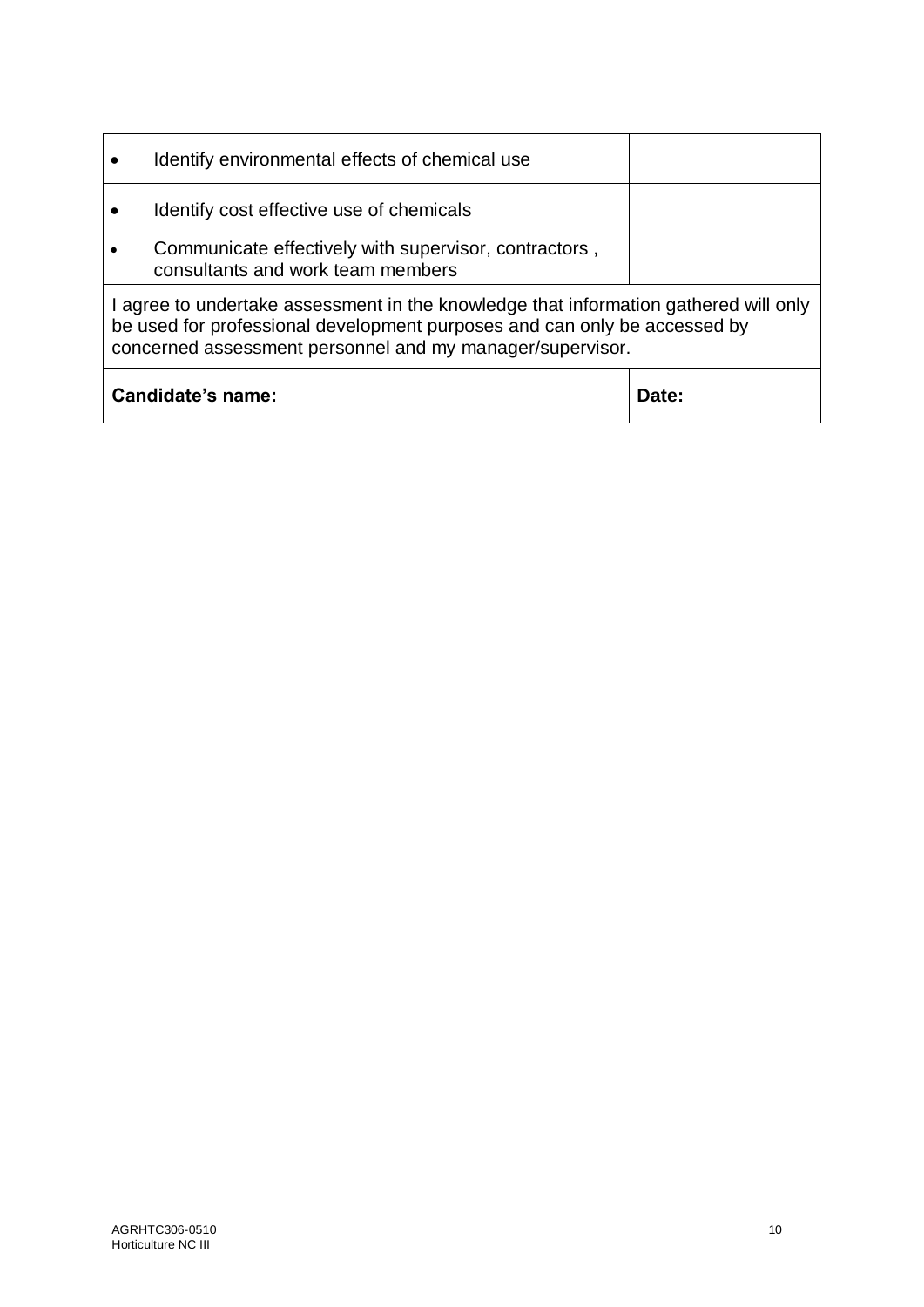| Qualification:                                                                    | <b>HORTICULTURE NC III</b>                                                                                                                       |            |           |  |  |
|-----------------------------------------------------------------------------------|--------------------------------------------------------------------------------------------------------------------------------------------------|------------|-----------|--|--|
| Certificate of Competency 6:                                                      | <b>ESTABLISH HORTICULTURAL CROPS</b>                                                                                                             |            |           |  |  |
| Instruction:<br>answers.                                                          | Read each of the questions in the left-hand column of the chart.<br>Place a check in the appropriate box opposite each question to indicate your |            |           |  |  |
| Can I?                                                                            |                                                                                                                                                  | <b>YES</b> | <b>NO</b> |  |  |
| Prepare machinery and equipment for use in<br>specifications*                     | accordance with the work plan and the manufacturers                                                                                              |            |           |  |  |
| Prepare for horticultural crop establishment*                                     |                                                                                                                                                  |            |           |  |  |
| Monitor soil and weather conditions*                                              |                                                                                                                                                  |            |           |  |  |
| control requirements against the work plan*                                       | Confirm seeding, fertilizer and pest and disease                                                                                                 |            |           |  |  |
| Prepare the soil (planting) medium*                                               |                                                                                                                                                  |            |           |  |  |
| depth and density*                                                                | Prepare planting materials, ensuring optimum range of                                                                                            |            |           |  |  |
| Sow the crop*                                                                     |                                                                                                                                                  |            |           |  |  |
| protective equipment*                                                             | Select, use and maintain appropriate personal                                                                                                    |            |           |  |  |
|                                                                                   | Assess and calculate the application of fertilizer /<br>pesticide requirements, timing and application rates*                                    |            |           |  |  |
| Carry out fertilization in line with work plan*                                   |                                                                                                                                                  |            |           |  |  |
|                                                                                   | Coordinate pest and weed control treatment with<br>seeding and fertilizer applications as required*                                              |            |           |  |  |
| Apply fertilizer, herbicides, insecticides, other                                 | pesticides and hazardous substances safely *                                                                                                     |            |           |  |  |
| Complete the seeding operation*                                                   |                                                                                                                                                  |            |           |  |  |
| Report machinery and equipment damage,<br>malfunctions and irregular performance* |                                                                                                                                                  |            |           |  |  |
|                                                                                   | Cleans, secures and stores machinery and equipment*                                                                                              |            |           |  |  |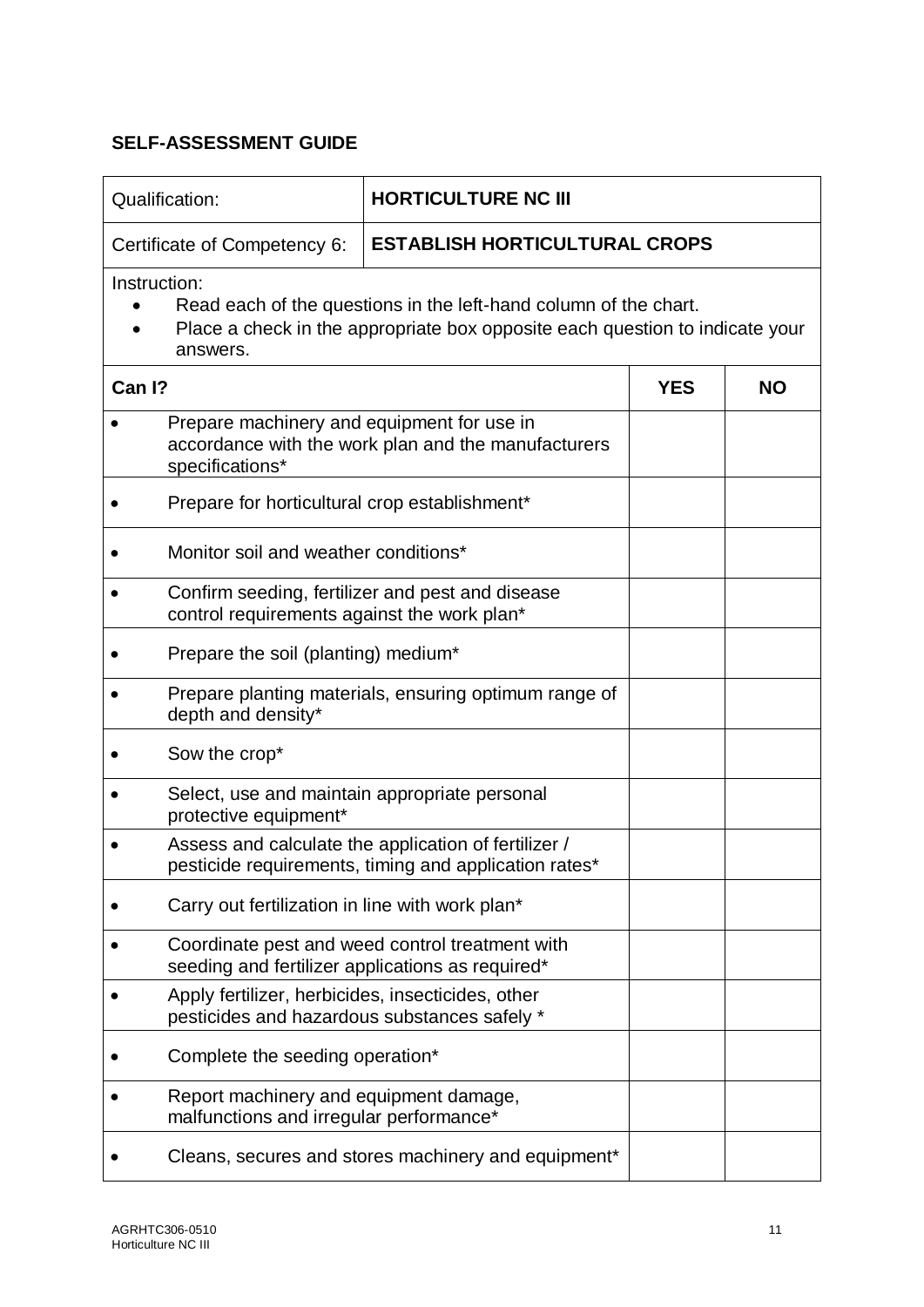|                                                                                                                                                                                                                                | Complete records and documentation as per<br>organizational requirements*                  |       |  |
|--------------------------------------------------------------------------------------------------------------------------------------------------------------------------------------------------------------------------------|--------------------------------------------------------------------------------------------|-------|--|
|                                                                                                                                                                                                                                | Communicate effectively with supervisor, contractors,<br>consultants and work team members |       |  |
| I agree to undertake assessment in the knowledge that information gathered will only<br>be used for professional development purposes and can only be accessed by<br>concerned assessment personnel and my manager/supervisor. |                                                                                            |       |  |
| Candidate's name:                                                                                                                                                                                                              |                                                                                            | Date: |  |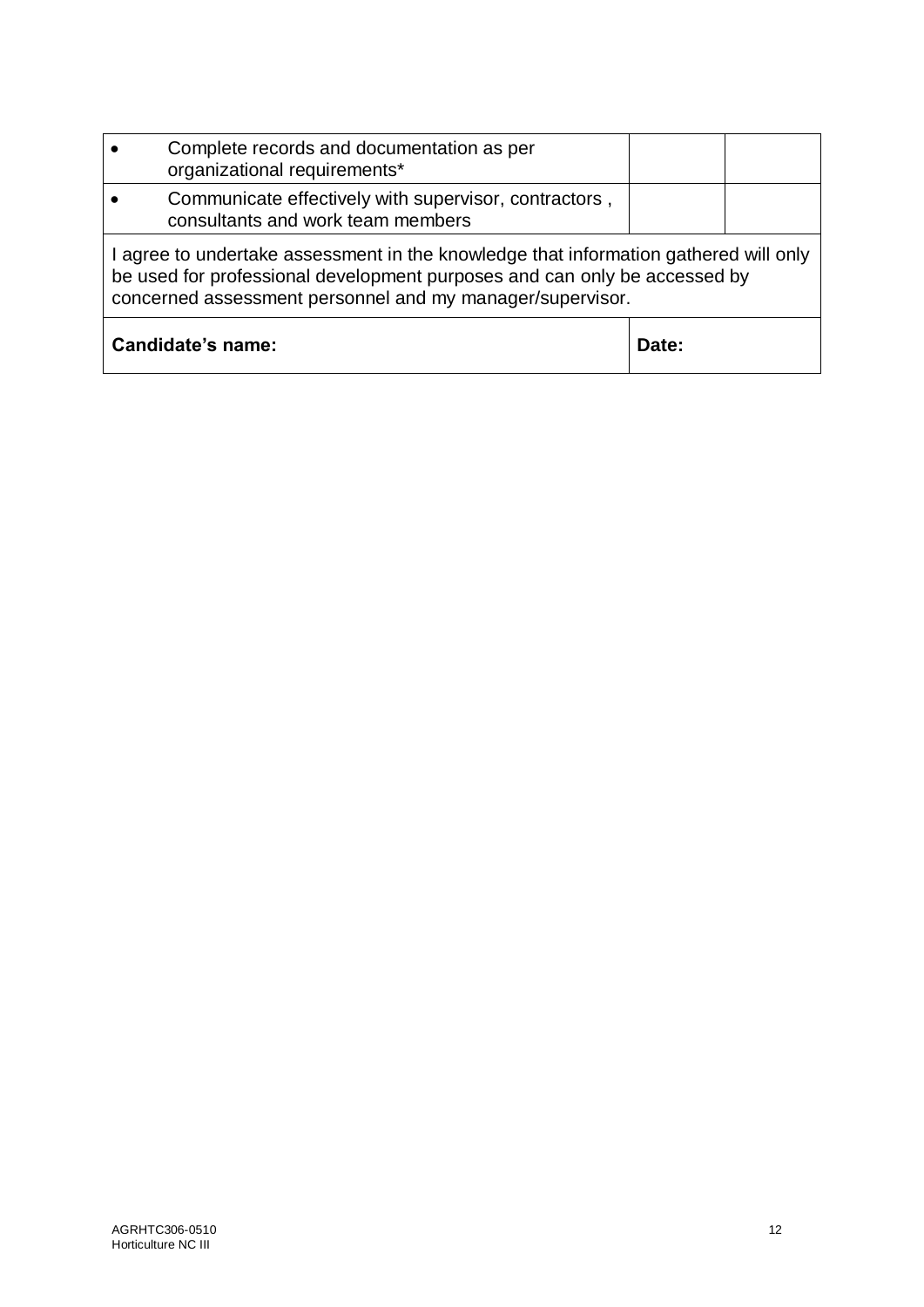| Qualification:                                                                                                                                                                                                                 | <b>HORTICULTURE NC III</b>                                      |           |  |  |
|--------------------------------------------------------------------------------------------------------------------------------------------------------------------------------------------------------------------------------|-----------------------------------------------------------------|-----------|--|--|
| Certificate of Competency 7:                                                                                                                                                                                                   | <b>COORDINATE A HORTICULTURAL</b><br><b>MAINTENANCE PROGRAM</b> |           |  |  |
| Instruction:<br>Read each of the questions in the left-hand column of the chart.<br>Place a check in the appropriate box opposite each question to indicate your<br>answers.                                                   |                                                                 |           |  |  |
| Can I?<br><b>YES</b>                                                                                                                                                                                                           |                                                                 | <b>NO</b> |  |  |
| Interpret site plans and crop maintenance<br>specifications*                                                                                                                                                                   |                                                                 |           |  |  |
| Prepare for crop maintenance activities*                                                                                                                                                                                       |                                                                 |           |  |  |
|                                                                                                                                                                                                                                | Coordinate work groups, contractors and own activities          |           |  |  |
| Select, calibrate, use and maintain tools, equipment<br>$\bullet$<br>and machinery*                                                                                                                                            |                                                                 |           |  |  |
| Carry out pre-operational and safety checks on tools,<br>equipment and machinery*                                                                                                                                              |                                                                 |           |  |  |
| Implement crop maintenance activities in an efficient,<br>$\bullet$<br>timely and coordinated manner*                                                                                                                          |                                                                 |           |  |  |
| Monitor crop maintenance activities and undertake<br>remedial action where necessary*                                                                                                                                          |                                                                 |           |  |  |
| Dispose/ Remove waste materials in an environmentally<br>aware and safe manner and in accordance with the farm<br>work procedures*                                                                                             |                                                                 |           |  |  |
| Prepare report and work procedure documentation<br>using prescribed format*                                                                                                                                                    |                                                                 |           |  |  |
| Identify the principles and methods of thinning and<br>pruning, including effects on plant growth and<br>production levels*                                                                                                    |                                                                 |           |  |  |
| area, volume, ratios and applications rates*                                                                                                                                                                                   | Measure quantities, calculate material requirements,            |           |  |  |
| Monitor farm plants for quality*                                                                                                                                                                                               |                                                                 |           |  |  |
| consultants and work team members                                                                                                                                                                                              | Communicate effectively with supervisor, contractors,           |           |  |  |
| I agree to undertake assessment in the knowledge that information gathered will only<br>be used for professional development purposes and can only be accessed by<br>concerned assessment personnel and my manager/supervisor. |                                                                 |           |  |  |
| Candidate's name:                                                                                                                                                                                                              |                                                                 | Date:     |  |  |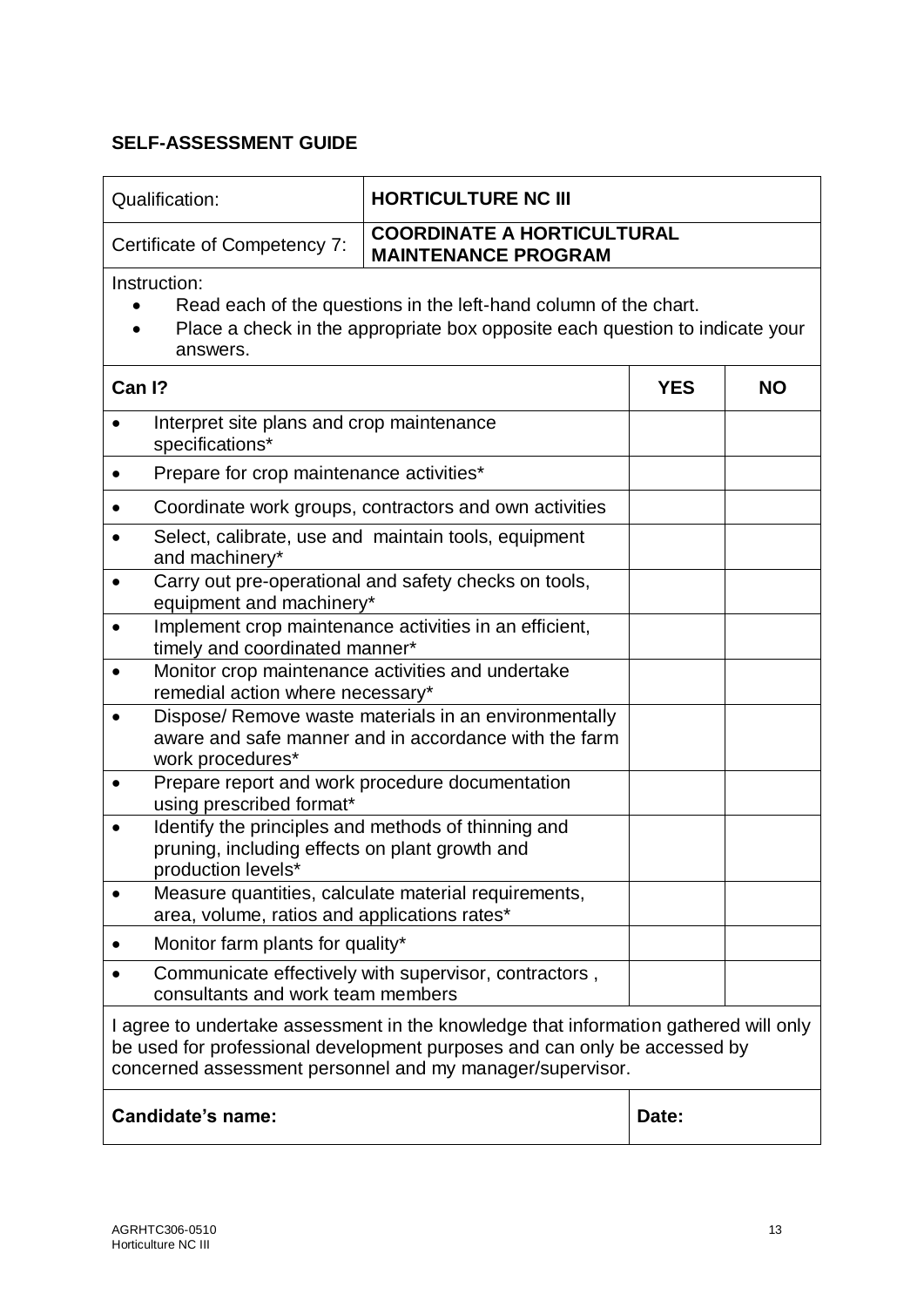| Qualification:                                                                                                                                                                                                                                                                             | <b>HORTICULTURE NC III</b>                                  |            |           |  |
|--------------------------------------------------------------------------------------------------------------------------------------------------------------------------------------------------------------------------------------------------------------------------------------------|-------------------------------------------------------------|------------|-----------|--|
| Certificate of Competency 8:                                                                                                                                                                                                                                                               | <b>COORDINATE A HORTICULTURAL CROP</b><br><b>HARVESTING</b> |            |           |  |
| Instruction:<br>Read each of the questions in the left-hand column of the chart.<br>Place a check in the appropriate box opposite each question to indicate your<br>answers.                                                                                                               |                                                             |            |           |  |
| Can I?                                                                                                                                                                                                                                                                                     |                                                             | <b>YES</b> | <b>NO</b> |  |
| Identify maturity parameters for a range of crops*                                                                                                                                                                                                                                         |                                                             |            |           |  |
| Identify crop to be harvested, timing, requirements and<br>procedures for harvest to assure crop quality*                                                                                                                                                                                  |                                                             |            |           |  |
| Select, use and maintain tools, equipment, machinery<br>$\bullet$<br>and personal protective equipment in accordance with<br>harvest requirements and farm work procedures*                                                                                                                |                                                             |            |           |  |
| Coordinate work group, contractors and own activities to<br>$\bullet$<br>sequentially and effectively complete harvest in a timely<br>and cost effective manner*                                                                                                                           |                                                             |            |           |  |
| Monitor crop quality throughout harvest*                                                                                                                                                                                                                                                   |                                                             |            |           |  |
| Deliver the crop according to client, farm and industry<br>٠<br>quality assurance specifications*                                                                                                                                                                                          |                                                             |            |           |  |
| Identify and assess the effect of adverse climatic<br>conditions which may prevent or impede crop harvesting<br>operations or severely influence the time taken to<br>complete the tasks necessary to fulfill the operation*<br>Interpret and apply test results, calculate tallies, yield |                                                             |            |           |  |
| $\bullet$<br>and quality results and working hours *                                                                                                                                                                                                                                       |                                                             |            |           |  |
| using prescribed format*                                                                                                                                                                                                                                                                   | Prepare report and work procedure documentation             |            |           |  |
| clients and work team members                                                                                                                                                                                                                                                              | Communicate effectively with supervisor, contractors,       |            |           |  |
| I agree to undertake assessment in the knowledge that information gathered will only<br>be used for professional development purposes and can only be accessed by<br>concerned assessment personnel and my manager/supervisor.                                                             |                                                             |            |           |  |
| Candidate's name:                                                                                                                                                                                                                                                                          |                                                             | Date:      |           |  |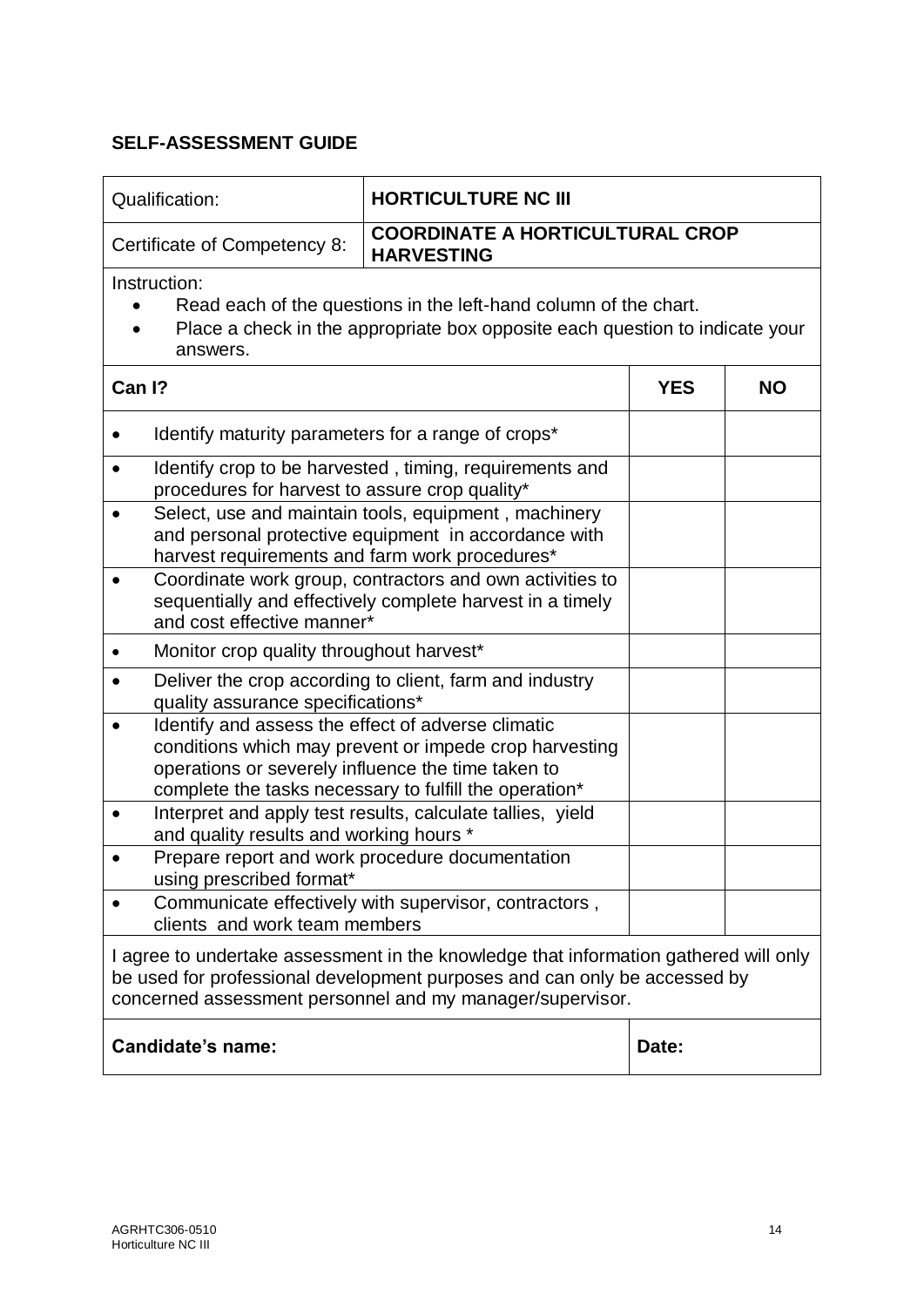| Qualification:                                                                                                                                                                                                                 | <b>HORTICULTURE NC III</b>                          |            |           |  |
|--------------------------------------------------------------------------------------------------------------------------------------------------------------------------------------------------------------------------------|-----------------------------------------------------|------------|-----------|--|
| Certificate of Competency 9:                                                                                                                                                                                                   | UNDERTAKE FIELD BUDDING AND GRAFTING                |            |           |  |
| Instruction:<br>Read each of the questions in the left-hand column of the chart.<br>Place a check in the appropriate box opposite each question to indicate your<br>answers.                                                   |                                                     |            |           |  |
| Can I?                                                                                                                                                                                                                         |                                                     | <b>YES</b> | <b>NO</b> |  |
| Identify grafting requirements*                                                                                                                                                                                                |                                                     |            |           |  |
| Select appropriate crop, variety, and materials for<br>budding/grafting*                                                                                                                                                       |                                                     |            |           |  |
| Prepare materials for budding/grafting*                                                                                                                                                                                        |                                                     |            |           |  |
| Select, use and maintain tools, equipment, machinery<br>and personal protective equipment for budding /<br>grafting*                                                                                                           |                                                     |            |           |  |
| Perform budding / grafting of plants according to<br>prescribed procedures*                                                                                                                                                    |                                                     |            |           |  |
| Apply labels according to enterprise guidelines*                                                                                                                                                                               |                                                     |            |           |  |
| Dispose or store unused grafting material according to<br>$\bullet$<br>company procedures*                                                                                                                                     |                                                     |            |           |  |
| Take appropriate action in response to out-of-<br>specification results or non-compliance*                                                                                                                                     |                                                     |            |           |  |
| Sort, collect, treat, recycle or dispose waste in<br>accordance with environmental and industry<br>procedures*                                                                                                                 |                                                     |            |           |  |
| Identify basic plant physiology, parts of the plants,<br>budding/grafting and their purpose*                                                                                                                                   | rootstock and scion stock, including the methods of |            |           |  |
| Prepare report and work procedure documentation<br>using prescribed format*                                                                                                                                                    |                                                     |            |           |  |
| I agree to undertake assessment in the knowledge that information gathered will only<br>be used for professional development purposes and can only be accessed by<br>concerned assessment personnel and my manager/supervisor. |                                                     |            |           |  |
| Candidate's name:                                                                                                                                                                                                              |                                                     | Date:      |           |  |